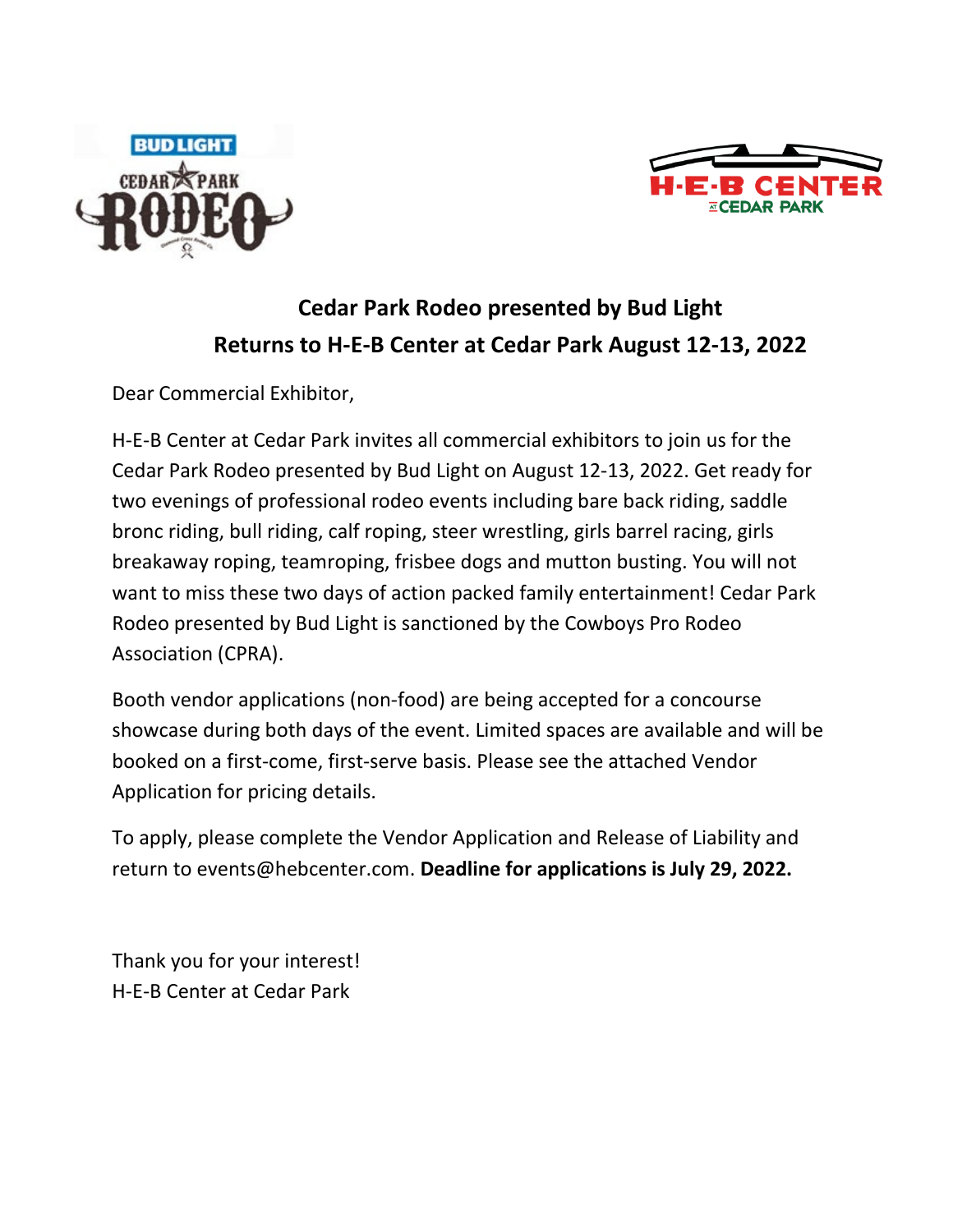



## **CEDAR PARK RODEO PRESENTED BY BUD LIGHT | AUGUST 12-13, 2022 APPLICATION FOR COMMERCIAL EXHIBIT BOOTH Application deadline: July 29, 2022**

Complete Vendor Application and Release, then return both documents with payment. Once the application has been approved, you will be assigned a location and receive an email confirmation with receipt for payment.

| Exhibitor Name: 1999 March 2008 March 2009 March 2009 March 2009 March 2009 March 2009 March 2009 March 2009 M                                                                                                                 |                                                                                                                                                                 |
|--------------------------------------------------------------------------------------------------------------------------------------------------------------------------------------------------------------------------------|-----------------------------------------------------------------------------------------------------------------------------------------------------------------|
| Contact Person: National Accounts of the Contact Person in the Contact Person: National Accounts of the Contact Person:                                                                                                        |                                                                                                                                                                 |
| Mailing Address: 1988 Communication of the Communication of the Communication of the Communication of the Communication of the Communication of the Communication of the Communication of the Communication of the Communicati |                                                                                                                                                                 |
|                                                                                                                                                                                                                                |                                                                                                                                                                 |
|                                                                                                                                                                                                                                |                                                                                                                                                                 |
| Product(s) being sold *please note, food vendors will not be accepted:                                                                                                                                                         |                                                                                                                                                                 |
| Will you need an outlet for your space? $\Box$ Yes $\Box$ No Additional \$25 for Electric                                                                                                                                      |                                                                                                                                                                 |
| <b>SPACES AVAILABLE &amp; COST PER SPACE:</b><br>August 13 <sup>th</sup> (mark "X" on selected date)<br>Single date: \$350 August $12^{th}$<br>Two (2) days of Rodeo: $$600$<br>$6:30 - 10$ PM both days                       |                                                                                                                                                                 |
| H-E-B Center at Cedar Park<br>2100 Avenue of the Stars<br>Cedar Park, TX 78613                                                                                                                                                 | Space cost \$<br>Balance \$<br>NOTE: Balance must be paid for application<br>to be accepted. All applicants will be<br>invoiced via the email address provided. |